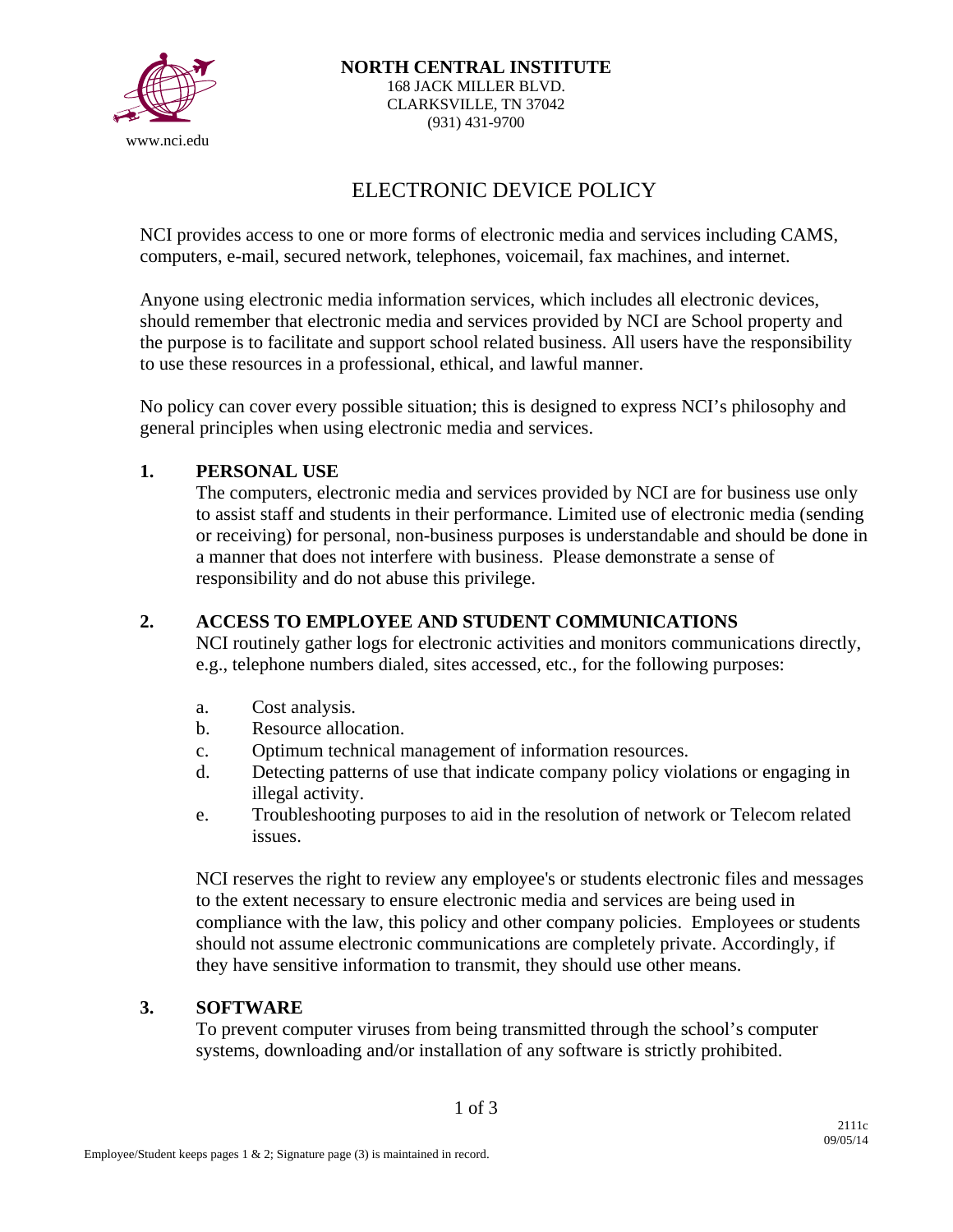

Employees and students should contact the IT department for guidance if they have any questions.

## **4. SECURITY/APPROPRIATE USE**

Electronic media cannot be used for transmitting, retrieving, or storing any communication that is:

- a. Discriminatory or harassing;
- b. Derogatory to any individual or group;
- c. Obscene, sexually explicit or pornographic;
- b. Defamatory or threatening;
- c. In violation of any license governing the use of software; or
- d. Engaged in for any purpose that is illegal or contrary to NCI's policy or business interests.

The confidentiality of other individuals' electronic communications must be respected. Except in cases in which explicit authorization has been granted by NCI Administration, employees and students are prohibited from engaging in, or attempting to engage in:

- a. Monitoring or intercepting the files or electronic communications of employees, students or third parties.
- b. Hacking or obtaining access to systems or accounts they are not authorized to use.
- c. Using other individual's log-ins or passwords.
- d. Breaching, testing, or monitoring computer or network security measures.
- e. No e-mail or other electronic communications can be sent that attempt to hide the identity of the sender or represent the sender as someone else.
- f. Electronic media and services should not be used in a manner that is likely to cause network congestion or significantly hamper the ability of other people to access and use the system (i.e. streaming audio or video).
- g. Anyone obtaining electronic access to other companies' or individuals' materials must respect all copyrights and cannot copy, retrieve, modify or forward copyrighted materials except as permitted by the copyright owner.

## **5. ENCRYPTION**

Employees and students who use encryption on files stored on a company computer must provide their supervisor with a list of all of the passwords and/or encryption keys necessary to access the files.

## **6. VIOLATIONS**

Any employee or student who is found to be in violation of the aforementioned policy will be subject to corrective action, including possible termination of employment, suspension, legal action, and/or criminal liability.